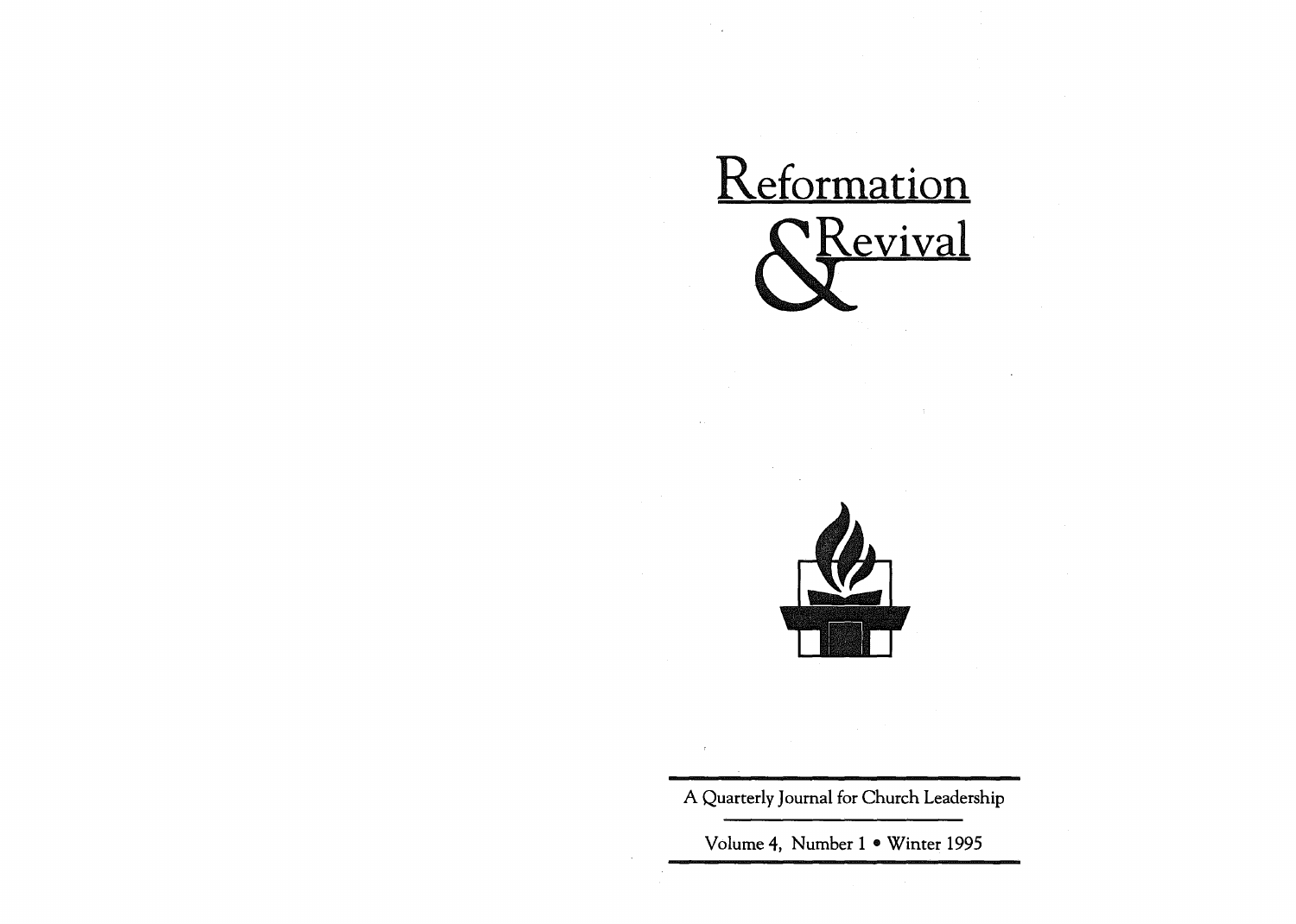# Revival and Spiritual Warfare

### Robert H. Lescelius

Without a recognition of the spiritual warfare between God and Satan history will be "as confusing as a football game in which half the players are invisible."1 This conflict is magnified when it comes to the matter of revival. In revival God advances his program by effusions of power. It is only to be expected that Satan will seek to prevent such outpourings. When they do come, the enemy is to be expected to resist them with his power to prevent this advancement, and when he cannot thwart the advancement, he seeks to discredit and distort the movement as much as possible.

The book of Acts records an activity of Satan with each new advance of the Gospel (Acts 5,13,16, 19; 1 Thess. 2:18). Satan can also be seen behind the persecution of the apostolic churchbypoliticalstructuresoftheday(Acts4,5, 7,12,16,22- 28). His work as an angel of light to resist the truth by counterfeiting it is also clearly revealed in the New Testament (2 Cor. 11:13-15; 1 Tim. 4:1-3; 2 Tim. 3:8-13; 1 John 2:18-19; 4:1- 4; 2 Peter 2:1-2).

In subsequent history every movement of spiritual renewal has been met with satanic opposition. Satan has worked in opposition to revival in three ways: by seeking to (1) persecute it, (2) pervert it, (3) prevent it.

#### Satan's Direct Attack by Persecution

This is done by outward and inward means. First,

1. By dlrect attack. The early church faced the direct attack of Satan through the powers of government. In the postapostolic years the church went through ten great persecutions at the hands of pagan Rome. The period from Constantine totheReformation, which witnessed the existence of a churchstate union, saw this sacral system persecuting any renewal movements that arose, supressing and subdoing them. With the Reformation came the age of revivals, but, sad to say, many times revival movements were persecuted by a sacral system called Protestant. In more recent times revival move-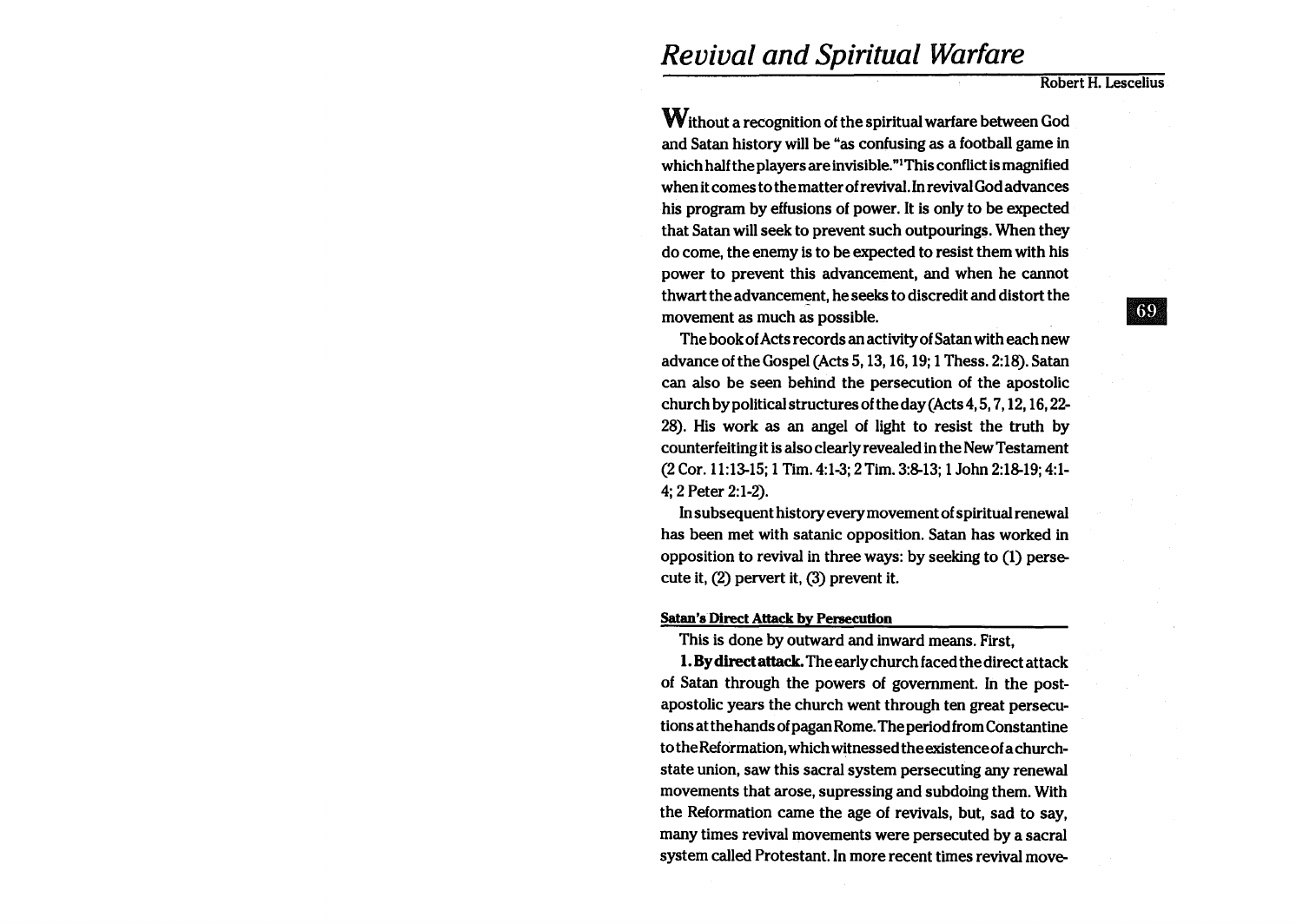•

Revival and Spiritual Warfare

ments have been persecuted by pagan religious systems, Islamic powers and Communist states.

Satan has also opposed revivals through the ridicule, misrepresentation and indifference of the world. Professing Christians have opposed revival through ignorance, prejudice, pride and party spirit. The Great Awakening saw the division in New England between the "New Ughts," who supported the revival, and the "Old Lights," who opposed it. The Middle Colonies had a split among the Presbyterians between the "New Sides" and the "Old Sides." Wesley and Whitefield faced opposition from the religious establishment.

J. Edwin Orr records one incident in revival history of the persecuting measures of Satan and how the cause of the Gospel triumphed through it all. The record is that of the revival in Assam, India, during the Fifth Evangelical Awakening. Orr writes:

Unlike the sweeping success of the Khasi work, one of the immediate results of the revival was an intense persecution of the Christians which broke out in the Autumn. The growing churches in Phullen and surroundings suffered intensely. Christians were evicted at midnight from their villages and driven into the jungle. The chief and his henchmen made life miserable for believers in many villages. It was a sad time for all who professed the faith.

Worse was to come. The 1907 persecution was followed by an "anti-revival," a resurgence of blatant heathenism that mimicked the revival In form, heathen lyrics being sung with great abandon and young people of both sexes dancing in ecstasy, followed by great feasts. It spread like wildfire, with demonstrations in every village.

The Christian church suffered a serious set-back in the antirevival, the leaders despairing. Paganism ran rampant in the Lushai Hills until, in 1912, the flowering of the bam boo brought a horde of rats. Although stores of rice had been laid up in anticipation, the rats appeared almost overnight and devoured

the stores of food and grain in the fields, leaving nothing.

Famine havoc was terrible. People subsisted upon roots in the hills, and the refugees poured onto the plains, while multitudes died of starvation. Missionaries cared for the orphans. In Wales, collections were made, and Christians in Lushai shared their food ungrudginglywith hungry pagan people. The distress and the charity brought an end to the pagan revival among the Mizos.

Revival was rekindled in 1913, breaking out with great power at presbytery meeting in 1913, when the first Mizowas ordained to the pastorate. In 1919, even greater revival broke out simultaneously in three separate places, spreading with speed even to Tipperal and Manipur States. Four thousand were converted, more than the total number of current communicants. Hymn-singing accompanied by the drum swept the land in a wave of rejoicing.

One effect of these revivals, within a generation, was to make headhunters intoapredomlnantlyChrlstian people, Inhabiting India's most Christian and most evangelized area, in zeal far surpassing the early evangelized fields, as well as the places which claimed a thousand years or more of a traditional Christianity.<sup>2</sup>

The satanic source behind the persecution of the revived church is a fact to be recognized. Yet, we must also realize that in spiritual warfare "greater is He who is in you than he who is in the world" (1 John 4:4). God is always in sovereign control, and, no matter how powerful the Devil is, he cannot overcome the purpose of redemption. Satan always turns out to be the loser in persecuting the church.

His attacks are not always outward. Sometimes his onslaughts are inward.

2. By demonic accusation. The powers of darkness also attack the minds of participants in revival with accusation and oppression (Rev. 12:10). Jonathan Edwards detected the enemy's work in causing depression and suicidal tendencies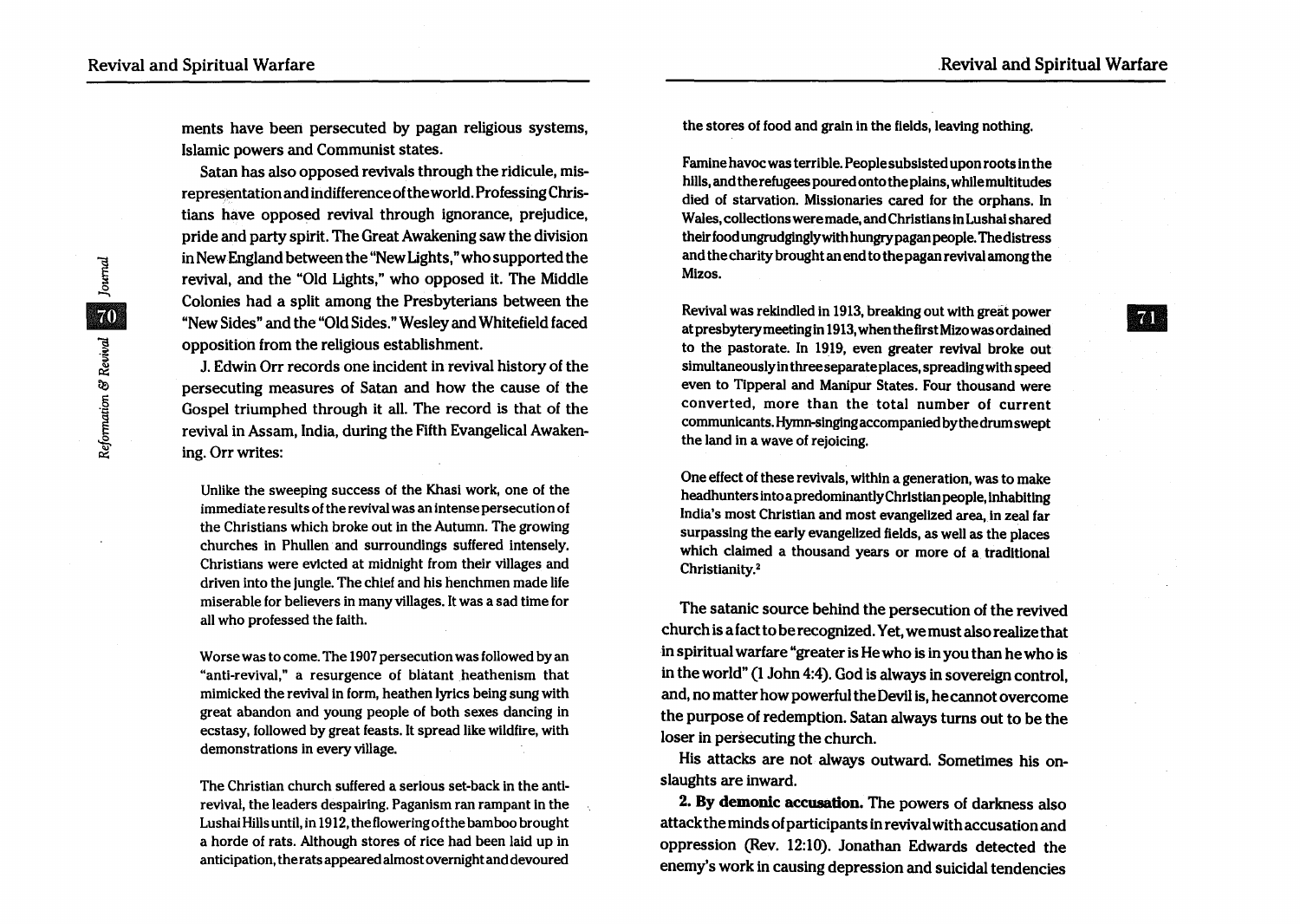during the Great Awakening:

In the latter part of May, it began to be very sensible that the Spirit of God was gradually withdrawing from us, and after this time Satan seemed to be more let loose and raged in a dreadful manner. The first instance wherein it appeared, was a person putting an end to his own life by cutting his throat .... He had, from thebeginning of this extraordinary time, been exceedingly concerned about the state of his soul, and there were some things in his experience that appeared very hopeful; but he durst entertain no hope concerning his own good estate. Toward the latter part of this time he grew much discouraged, and melancholy grew again upon him, till he was wholly overpowered by it, and was in a great measure past the capacity of receiving advice, or being reasoned with to any purpose. The devil took the advantage, and drove him into despairing thoughts.... The news of this extraordinarily affected the minds of people here, and struck them as it were with astonishment. After this, multitudes in this and other towns seemed. to have it strongly suggested to them, and pressed upon them to do as this person had done. And many who seemed to be under no melancholy, some pious persons who had no special darkness or doubts about the goodness of their state-nor were under any special trouble or concern of mind about any thing spiritual or temporal-had it urged upon them as if somebody had spoke to them, Cut your throat, now is a good opportunity. Now! Now! So that they were obliged to fight with all their might to resist it, and yet no reason suggested to them why they should do it.<sup>3</sup>

Many servants of God are facing the attacks of Satan today, especially those who are seeking spiritual renewal in their lives and ministries. Knowledge of the spiritual warfare is essential (Eph. 6:10-18). Such attacks are intensified in periods of revival. We must be prepared for this inner conflict.

## Satan's Discrediting Actions of Perversion

Satan will also endeavor to thwart the effects of revival by perverting it. This he seeks to do

1. By camal zeal. When God graciously visits with revival, Satan, seeing he cannot stop its advancement, will seek to pervert the work so as to discredit it before the church and the world. He does so by stirring up and reinforcing its defects. Satan will use the momentum of carnal zeal as a wrestler uses the motion of his opponent to secure his defeat. Edwards notes this tactic of the Devil in the Great Awakening:

If we look back into the history of the church of God in past ages, we may observe that it has been a common devise [sic] of the Devil to overset a revival of religion, when he finds he can keep men quiet and secure no longer, then to drive 'em to excesses and extravagances. He holds them back as long as he can, but when he can do it no longer, then he'll push 'em on, and if possible, run 'em upon their heads.4

In the Great Awakening a man named James Davenport went to excesses of fanaticism, denouncing his opponents as unconverted and of the Devil, and brought the revival under criticism. He later saw his error and publically repented, but the damage was already done. The Old Lights, led by Charles Chauncy, opposed the revival. Chauncy opposed the movement in a work titled Seasonable Thoughts on the State of Religion in New England. Jonathan Edwards defended it and left us a theology of revival in his writing, works that the church since has ignored to its own detriment. Lovelace notes the valuable contribution Edwards made:

With the hindsight afforded by history we know that some of Chauncy's complaint issued out of his own incipient rationalism, which moved Increasingly from Puritan Calvinism toward Unitarianism in subsequent decades. But Edwards took Chauncy's complaint seriously. Where he could not contest Chauncy's findings, he incorporated them and restated them more strongly. Perhaps one reason Chauncy's book failed to sell was that Edwards' Thoughts on the Revival in New England and Religious Affections reiterated everything that was Valid in Chauncy's critique and focused It to heal the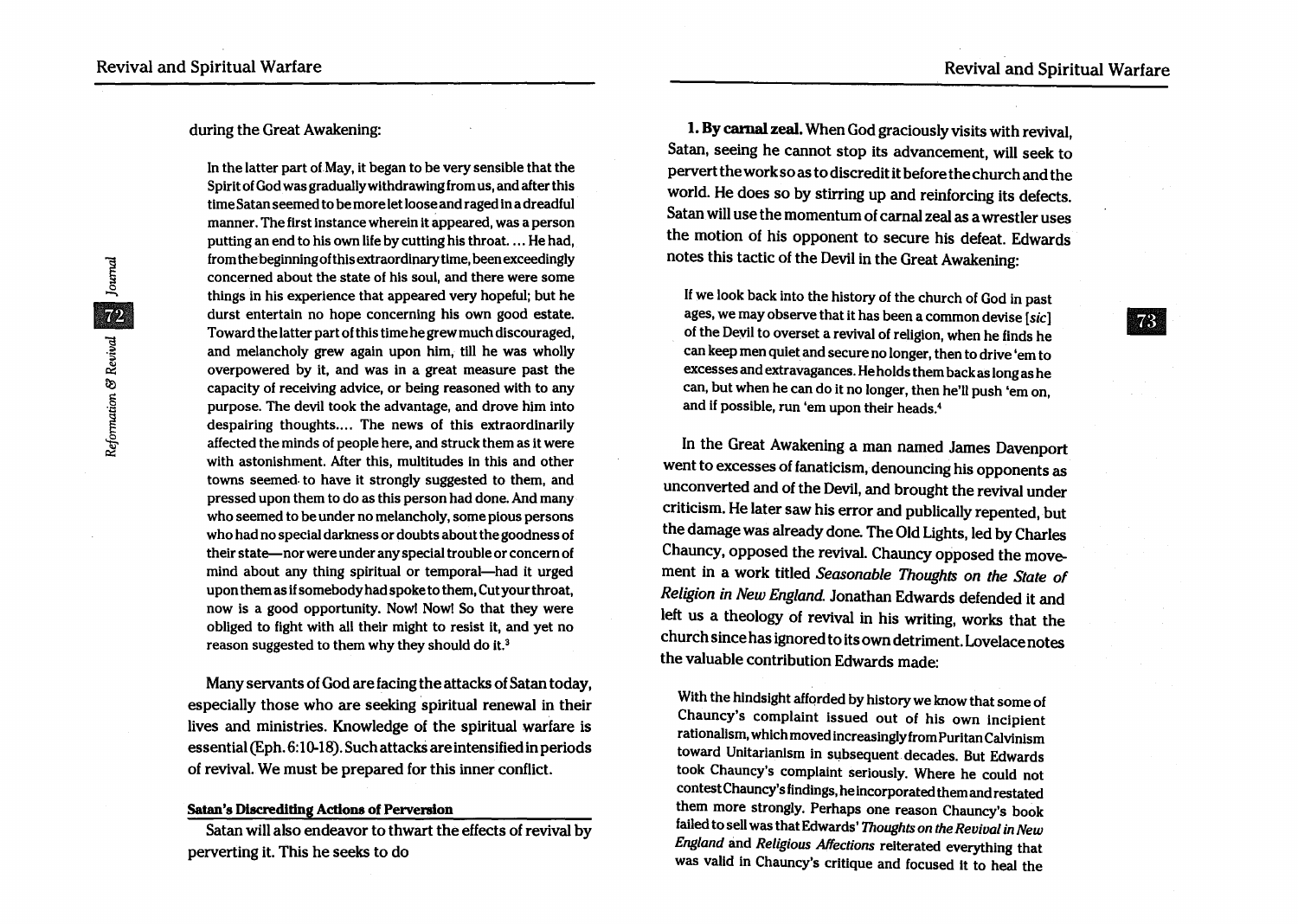defects of the awakening. These works are a model of evangelical self-criticism.5

Edwards saw the working of Satan behind the excesses of the revival:

I don't know but we shall be in danger by and by, after our eyes are fully opened to see our errors, to go to contrary extremes. The Devil has driven the pendulum far beyond Its proper point of rest; and when he has carried it to the utmost length that he can, and it begins by its own weight to swing back, he probably will set in, and drive it with the utmost fury the other way; and so give us no rest; and if possible prevent our settling in a proper medium.6

# He explains the purpose of the Devil in this tactic:

The devil in driving things to these extremes ... has I believe, had in view a twofold mischief hereafter, in the issue of things; one with respect to those that are more cold in religion ... to tempt them entirely to reject the whole work as being nothing but delusion and distraction. And another is with respect to those that have been very warm and zealous ... to sink them down in unbelief and darkness.<sup>7</sup>

The result of this driving of Satan to extremes is usually a spiritual burnout. This has been repeated over and over in history.

Satan perverts also

2. By counterfeit revival. Everything supernatural is not necessarily of God. Ignorance of this fact has been a tool of the Adversary in times of God's supernatural working. Satan will counterfeit what God is doing so as to work confusion. With every revival has come a counterfeit revival. The revival under Moses saw the counterfeit miracles of the magicians of Egypt, a lesson for us to heed (2 Tim. 3:8). The New Testament days saw a false gospel, a false Jesus, a false spirit, false apostles, false Christians, a false assembly and false experiences (2 Cor. 11:4, 13-15; Gal. 1:7-10; 2:4; Rev. 2:9, 24). In revival seasons there is a danger of accepting everything extraordinary as evidence of the Spirit's mighty working.

Theworking of the Holy Spirit in revival does not quarantee against false doctrine, false emphasis and even false manifestations of the supernatural being present. Revival does not exempt the church from the commands of Scripture to "test the spirits" (1 John 4:1) and to "examine everything carefully; hold fast that which is good" (1 Thess. 5:21). Satan's presence will certainly be manifest in times of revival. It is not inconsistent to have a mixture of the true and the false during such times. Edwards observed this:

Nor are many errors injudgment, and some delusions of Satan intermixed with the work, any argument that the work in generalis not of the Spirit of God. However great a spiritual influence may be, it is not to be expected that the Spirit of God should be given now in the same manner as to the apostles. infallibly to guide them in points of Christian doctrine, so that what they taught might be relied on as a rule to the Christian church. And if many delusions of Satan appear, at the same time that a great religious concern prevails, it is not an argument that the work in general is not the work of God, any more than it was an argument in Egypt, that there were no true miracles wrought there, by the hand of God, because Jannes and Jambres wrought false miracles at the same time by the hand of the devil. Yea, the same persons may be the subjects of much of the Influences of the Spirit of God, and yet in some things be led away by the delusions of Satan, and this be no more of a paradox than many other things that are true of real saints, in the present state, where grace dwells with so much corruption, and the newman and the old man subsist together in the same person; and the kingdom of God and the kingdom of the devil remain for a while together in the same heart. Many godly persons have undoubtedly in this and other ages, exposed themselves to woeful delusions, by an aptness to lay too much weight on impulses and impressions, as if they were immediate revelations from God, to signify something future, or to direct from where to go, and what to do.<sup>8</sup>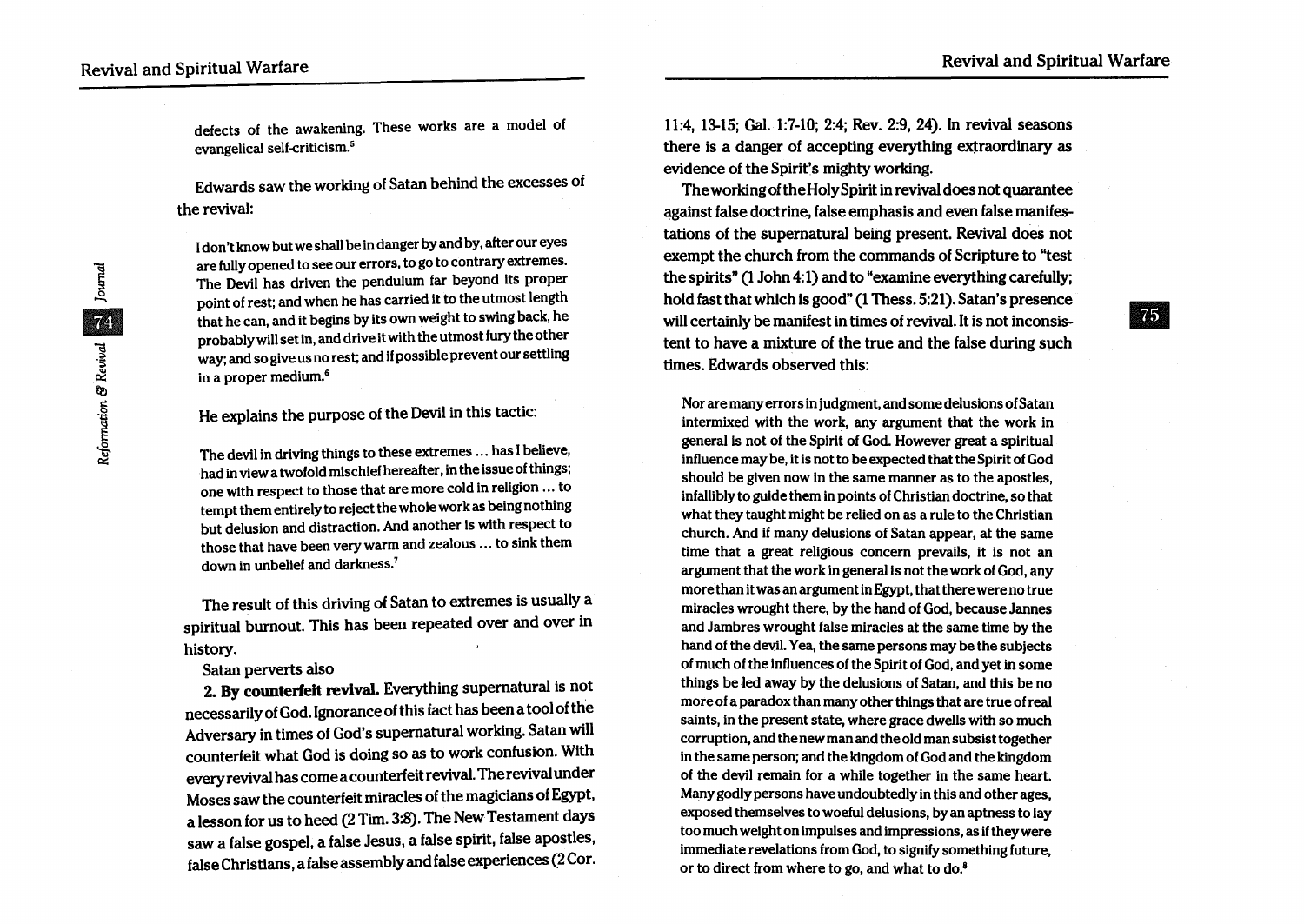•

So often the Word of God is neglected and an unhealthy emphasis placed on the miraculous, especially being caught up in direct spiritual guidance and revelations. These are manifested in an increasing measure where there is ignorance of the Scripture on the nature of sin and the work of the Spirit. One witness to the Welsh Revival commented: "Towards the end there was too much talk about the Holy Spirit, and not enough about the Lord Jesus." One criticism of that revival was the de-emphasis on Bible preaching and overemphasis on the Spirit's guidance. Orr writes that "the Welsh revival took scripture knowledge for granted, and preaching thus deemed superfluous was at a minimum."9 Spiritual excesses resulted, causing Evan Roberts and Jessie Penn Lewis to write the book, *War on the Saints,* to give instruction on how to discern the difference between the Holy Spirit's working and that of the demonic activity. Edwards also instructed as a check to excesses looking to the Word of God, illuminated by the Spirit:

Why cannot we be content with the divine oracles, that holy, pure word of God, which we have in such abundance and clearness, not since the canon of Scripture is completed? .. Why should any desire a higher kind of intercourse with heaven, than by having the Holy Spirit given in his sanctifying influences, infusing and exciting grace and holiness, love and joy, which is the highest kind of intercourse that the saints and angels in heaven have with God, and the chief excellency of the glorified man Christ Jesus?<sup>10</sup>

Besides the area of guidance, miracles are another realm where Satan can operate under the cover of the supernatural. Certainly there is the fact of the supernatural in revival, for . God comes on the scene in evident manifestation. Revivals have been marked by supernatural phenomena since the model revival of Pentecost (Acts 2). There have been sounds of a rushing mighty wind, prostrations, tremblings, trances,

healings, mysterious drawings of men to meetings, etc. There is no denying that God has been in much of these, working in His own sovereign way to accomplish His purpose. Yet time has also proven much miraculous activity to have had no lasting effect spiritually, but, in contrast, to have had a reverse effect.

There is a great danger in overemphasizing the miraculous in times of revival. It is possible to develop a "miracle-mania." This is an observation that comes from the modern Indonesian Revival. Peters observes this in his evaluation of that revival:

Basic to the motivation of the movement in many instances are dreams, visions, ecstatic experiences, healings, and related circumstances. Such experiences. usually result in compulsive motivation in people of para-psychological or occult backrounds. Against this I am not able, nor am I willing to argue. The weakness, however,' is that these experiences become the main content of the message. This happened with many teams and individuals. Reciting experiences under aroused emotions may grip people's minds and move them to respond, but this is not the means the Holy Spirit uses to regenerate the hearts of people. Saving faith rests upon factual knowledge of Jesus Christ and Him crucified for our sins and raised again for our justification. No experiences, no matter how valid, exciting, meaningful and compelling to the individual, can substitute for the Word of God.

The much hailed evangelism by illiterates produced a backlash in the form of present-day barrenness, spiritual deadness and Gospel indifference in much ofTimor and surrounding islands. They are trying to remedy this today in the lay institute of Soe. This is commendable. The damage, however, is done, and will be difficult to repair.<sup>11</sup>

Illustration after illustration from revival history can be given of the effects of Satan's counterfeit revivals in hindering true revival. Lovelace brings us up-to-date: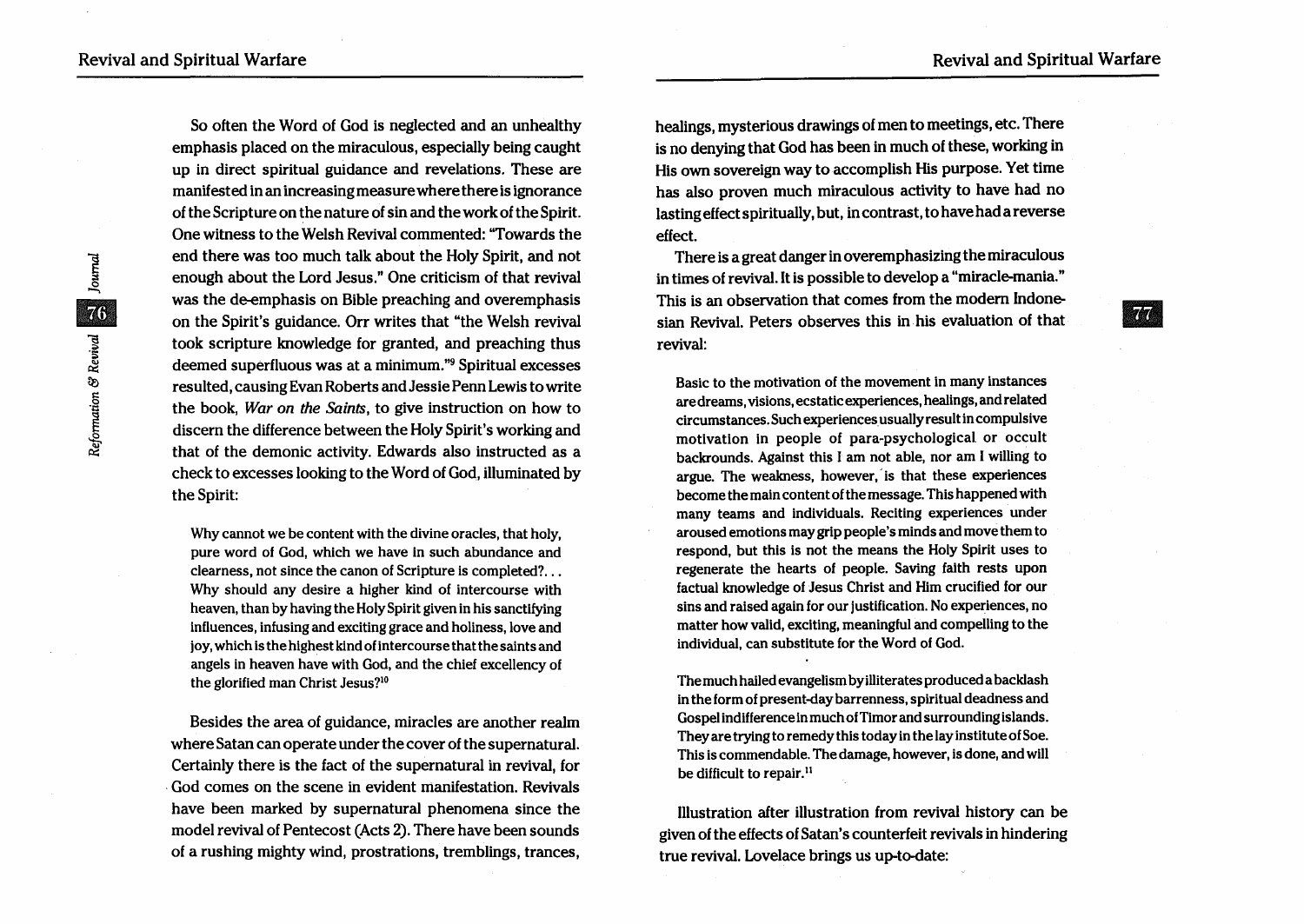[The] strategy of darkness in opposing revival, the intrusion of counterfeit movements to capture those seeking salvation and further discredit genuine renewal, is also especially apparent today. The Jesus movement, which was at times a patchwork of carnal religiosity, has been followed by a circus of occult and Eastern sects promising spiritual fulness and reality. Campuses which were recently penetrated by a new Evangelical witness are now drowning in mystical propaganda. In some cases this has had the expected effect, and current Evangelical renewal is dismissed as part of the wave of Aquarian religiosity and superstitious nostalgia. This is a familiar pattern from past history. The early fathers who discerned Satan behind the waves of persecution theysuffered saw his hand also in the gnostic counterfeits multiplying around the church, and even in the mystery religions which caricatured its theme of regeneration through the dying and rising of God. This explanation may itself seem facile and superstitious. But the fact remains that the apostolic writers regarded false religion as an antichristian weapon forged by the powers of darkness and expected its growth to parallel that of the expanding church.<sup>12</sup>

May the church garrison itself with a deeper knowledge of the Word, illuminated by the Spirit, that it may be able to face these strategems of the Devil!

### Satan's Deadening Activity of Prevention

"Revival is a sovereign work of God, but it never comes to passive waiting." So said the late Dr. Peter Connolly. Whenever revival has come there has been a people prepared for it by cleansing, unity and prayer (Acts 2:1). Thus an unclean believer-priest, unfit to minister in the Heavenly Sanctuary in intercessory prayer, is a hindrance to revival. Sin in the life and disunity in the church are definitely hindrances to revival. Satan is certainly active in keeping believers defeated in their spiritual lives and in promoting division of the body. The flesh is a ready instrument of the Devil in the prevention of revival. Granting these elements have a definite measure of satanic

activity in them, we concentrate on two basic areas we believe Satan works in to prevent revival. These areas are similar in that they keep the church from seeing its real need of revival. Satan will blind the church to its need of revival by giving a substitute or by satisfying it with something else. We see evidence of both of these today. The Laodicean condition is chronic in our day: "Because you say, 'I am rich, and have become wealthy, and have need of nothing,' and you do not know that you are wretched and miserable and poor and blind and naked" (Rev. 3:17). Satan is blinding the church today with a substitute for revival in some circles and in others a satisfaction without it. Satan is preventing revival:

1. By seducing the church. The word is out today that we are seeing a great revival sweeping the world. There is no doubt that there is evidence of revival in various places on earth, such as on some mission fields and lands that were once behind the Iron and Bamboo Curtains, but what is generally called revival does not fit the biblical or historical pattern. We are speaking of such phenomena as the charismatic and Signs and Wonders movements. Are these evidence of true Holy Spirit revival? J.1. Packer's evaluation of the charismatic movement can apply to its counterpart, the Third Wave:

Does this ideal of renewal at any point go beyond the historical evangelical notion of revival? Yes: A vein of what I have called ' super-supernaturalism runs through It, becoming visible In the stress on tongues, prophecies, healing, and the expectation of miracles. In evangelical thinking about revival It has constantly been diagnosed as a mark of disturbing immaturity rather than of high spirituality.

Does the charismatic ideal of renewal at any point fall short of what Evangelicals mean by revival? Yes: The notes of humility and awe in the presence of a holy God and of the need to realize the sinfulness of sin, the evil of egoism and the radical nature of repentance are rarely struck. As a result, the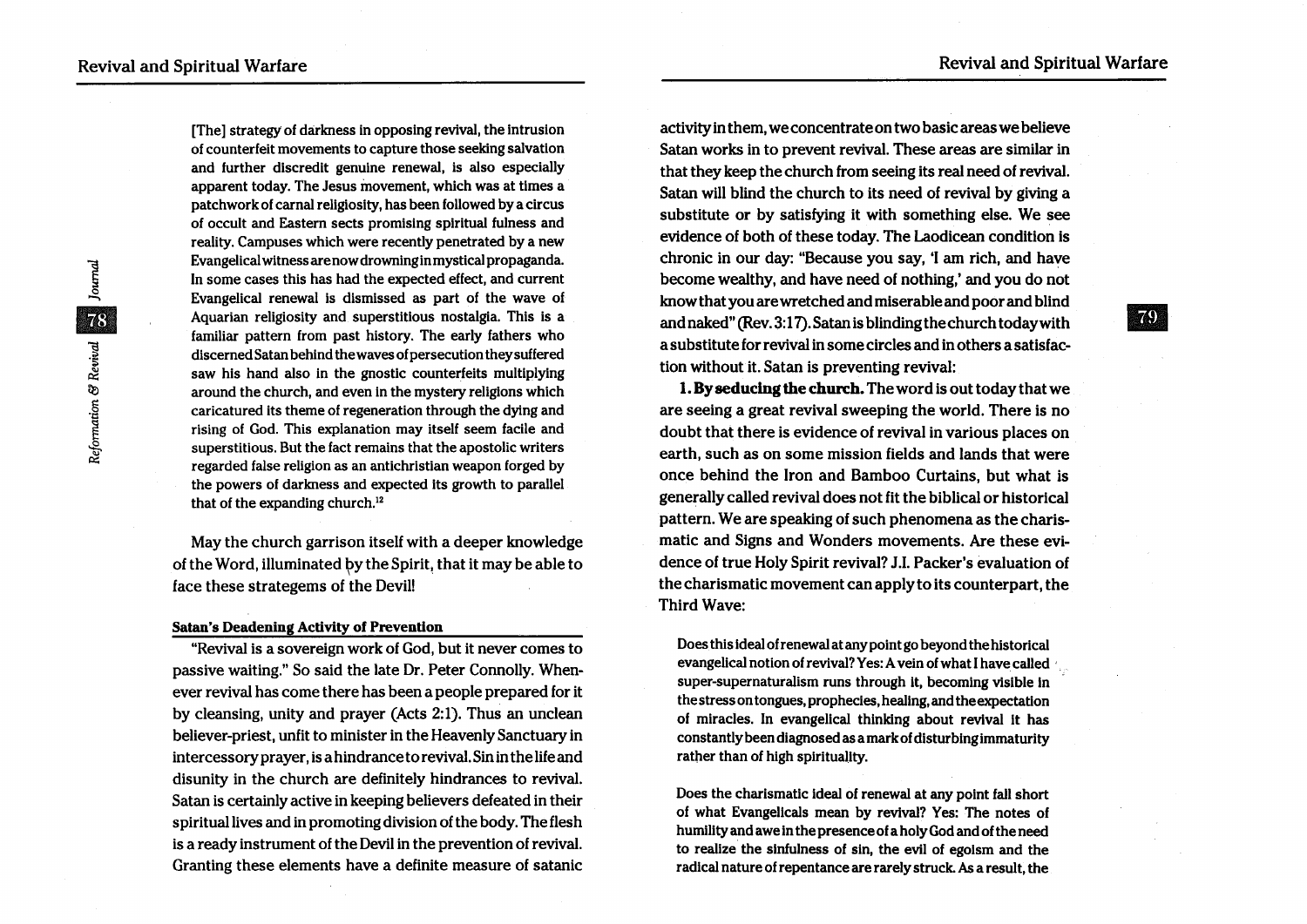child-to-Daddy, buddy-to-Jesus informality that charismatics often embrace and cultivate as a corrective of the cold and distant formalism of prerenewal religion easily becomes more childish than childlike and actually stunts growth. <sup>13</sup>

There is no doubt that the charismatic and Signs and Wonders movements have within them many sincere believers, and we echo their call for renewal, a Spirit-filled life, openness and praise to God in our assemblies and zealous evangelism of all men. But the movements are marked by theological immaturity and overemphasis on experience and de-emphasis on doctrine. This opens them to delusion and seduction by the forces of darkness.

The same tactics of Satan in perverting revival also are used in preventing it. More and more we are seeing the inroads of occultism into the secular world, including science, business, psychology and psychiatry. Tragically, this has infiltrated into the professing church, especially through the so-called neutral science of psychology. Practices of shamanism (witchcraft, sorcery) have come into the church in such terms as positive imaging, positive confession, holistic healing. Some groups champion these tactics in the name of "faith," preaching a "health-and-wealth gospel." Noncharismatic evangelicals experiment in these practices in the name of positive thinking, possibility thinking, and self-esteem. Hunt and McMahon get at the heart of the delusion:

The entire smorgasbord of therapies being encouraged by some Christian leaders is being sampled by Christians in one form or another, either out in the secular world or inside the church. Much of this influence has come into the church through Christian psychology and the pseudopsychologies of inner healing and healing of the memories. The common denominator is self. Not everyone would identify with the desire to become a god, but that is the lie that hooked not only Eve but her descendants. And to whatever extent we seek our own will, seek to use God to bring about our will, pander to our

self-centered desires, or in any way are afraid or unwilling to surrender wholly to God's will-to that extent we are exalting ourselves to the position of gods, whether we call it that or not. The teaching is spreading that we don't *ask* God, but command Him to give us all that is our divine right to possess and enjoy.

Whatever the label on the package, the product inside is the same old satanic ploy: "The answer is within ourselves," we can "do it" if we only learn the "law" and "principles" that apply and put them into operation by "faith." The goal is always to reward self in some way. Though called by many names, it is still the lie that the Bible prophesies will become the new "truth" upon which Antichrist's kingdom will be built and which will eventually prove to be a foundation of sand. From this root of delusion the entire tree of sorcery has sprung forth and blossomed, and is now being devoured by this generation.<sup>14</sup>

The need is imperative for the church to search the Scriptures lest it accept a substitute revival for the true and be seduced along a path of spiritual destruction. There is no separating reformation from lasting revival. Lovelace agrees:

Even where the flesh, the world and the devil are relatively inactive in distorting or resisting an awakening, the adoption of false principles is likely to upset its course. And bad theology can make a work extremely vulnerable to the flesh and the devil. Thus a shallow understanding of sin and the leaven of asceticism have deeply deformed American evangelicalism since the early nineteenth century.... For the purity of a revival is intimately related to its theological substance. A deep work cannot be done without the sharp instrument of truth. Unless revival involves and issues in theological reformation, its energy will be contained and its fruits will not last.15

Satan also is preventing revival:

**I**IIII

2. By satisfying the church. A false revival will satisfy and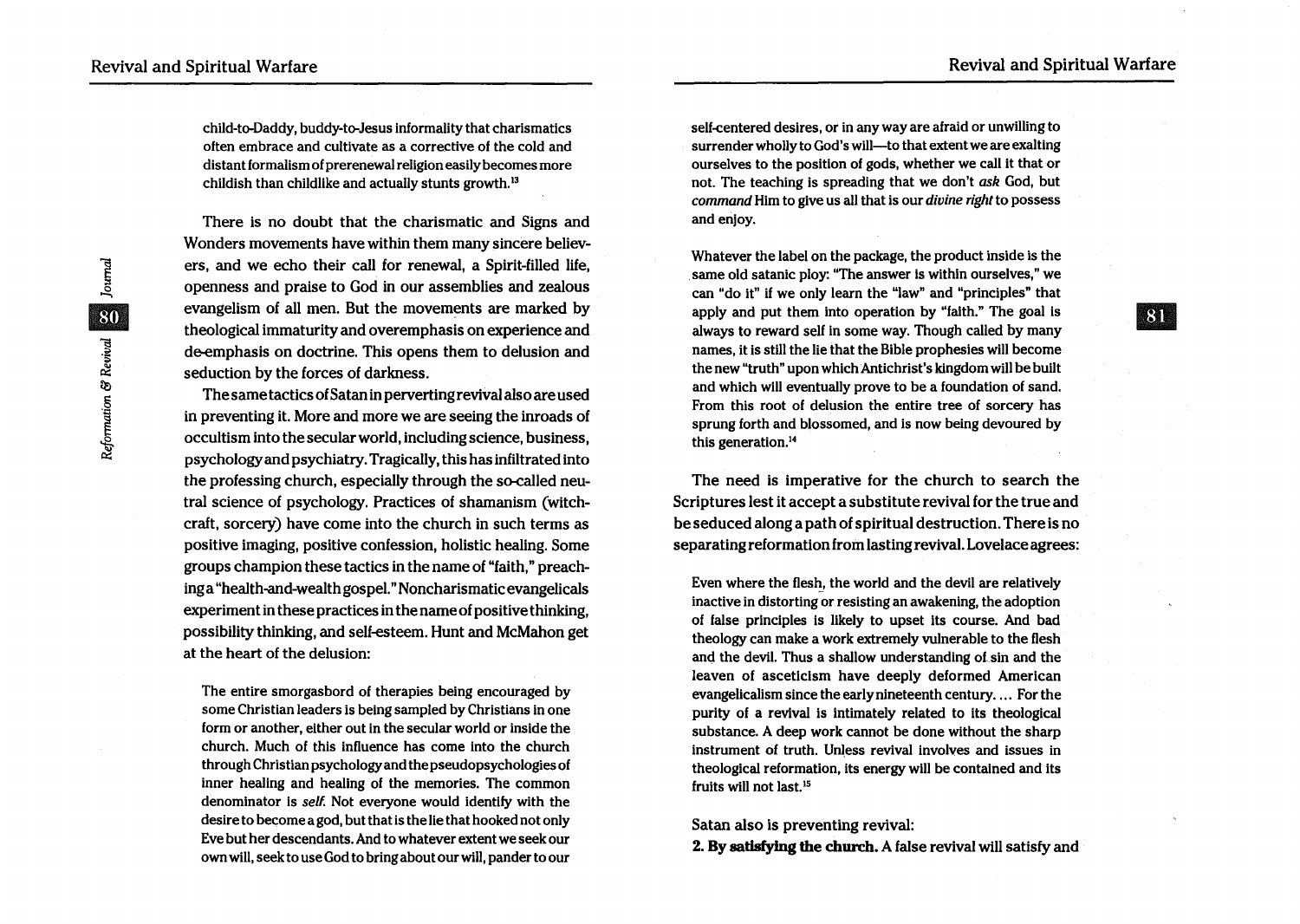keep many from seeking the true riches, but we are thinking of many others who are satisfied in a different way. Fundamentalists will reject the position of the charismatics on grounds of doctrine, yet will continue in their programs, content without any real demonstration of Holy Spirit power. Our evangelistic techniques and programs of church growth have been "getting the job done." This "show of success" has our churches in a state of satisfaction. True, we hunger for more results, but we do not hunger for God! In what are called Grace Churches we see so often a glorying in the "riches" of Reformed doctrine and an attitude manifested that ''we have need of nothing" (since we have the truth). Dead orthodoxy is equally a tool of the Devil as excessive enthusiasm. Our churches meet week after week content with the status quo of spiritual experience. There is no experience of biblical worship. The results can be explained entirely on natural grounds. It has been said that the American church is 3000 miles wide and one inch deep. "Revival conditions are not with us at present; this is a day of small things, and we remain pygmy saints."16

The book of Judges is a book of revival. Time after time the record unfolds the circle of apostasy, servitude, heart cry for deliverance, and a delivering judge (revival). This is repeated over and over until the end, but the final circle comes short with no heart cry. The deliverance comes in God's mercy, but only partially (Samson). The real tragedy of our day is that there is no "heart cry" in our churches. We are satisfied with our substandard experience. In our evangelism we are content to export "more of the same" across the street and across the sea. We are satisfied and "have need of nothing." As long as we are passionless and prayerless revival tarries. Ravenhill pinpoints the condition of a sterile church and its need of soul travail:

propagation, whereas she is often pleading with pale propaganda. To be sure, methods of child delivery have altered with the advance of science; but again we say that science, that darling of the doctors, cannot shrink the nine months of child-formation. Brethren, we are not beaten by the time element. The preacher and church, too busy to pray, are busier than the Lord would have them be. If we will give God time. He will give us timeless souls. If we will hide in our soulimpotence and call upon His name, He will bring forth our light as the noonday. The Church has advisors by the carload. But where are her agonizers? Churches admit an alltime low in spiritual births. We can increase our churches without increasing the Kingdom. (I know afamilywhereall the children are adopted. Many of us preachers have more adoptions than births.) The enemy of multiplication is stagnation. When believers lacking births become burdened, and soul-sterility sickens us, then we will pulsate with holy fear, and pray with holy fervor, and produce holy fertility. At God's counter there are no "sale days," for the price of revival is ever the same-travail.17

Satan opposes revival. When it comes he will counter it with persecution and seek to divert and discredit its effects. In the meantime, his efforts are aimed at hindering the coming of revival. May we not be ignorant of his devices (2 Cor. 2:11). May we get into the Word of God and learn to use the Sword of the Spirit (ps. 149:6)! Maywe put on the whole armor of God and engage Satan-in the heavenly warfare in Spirit-wrought prayer (Eph. 6:10-18)! Thanks be to our exalted Lord, Satan is a defeated foe (John 12:31-32)! The victory is ours, "because greater is He who is in [us] than he who is in the world" (1 John 4:4).

### Author

Dr. Robert H. Lescelius is academic dean of Georgia Baptist College and Theological Seminary, College Park, Georgia., He has contributed previously to Reformation & Revial Journal, Volume 3, Number 2, 1994.